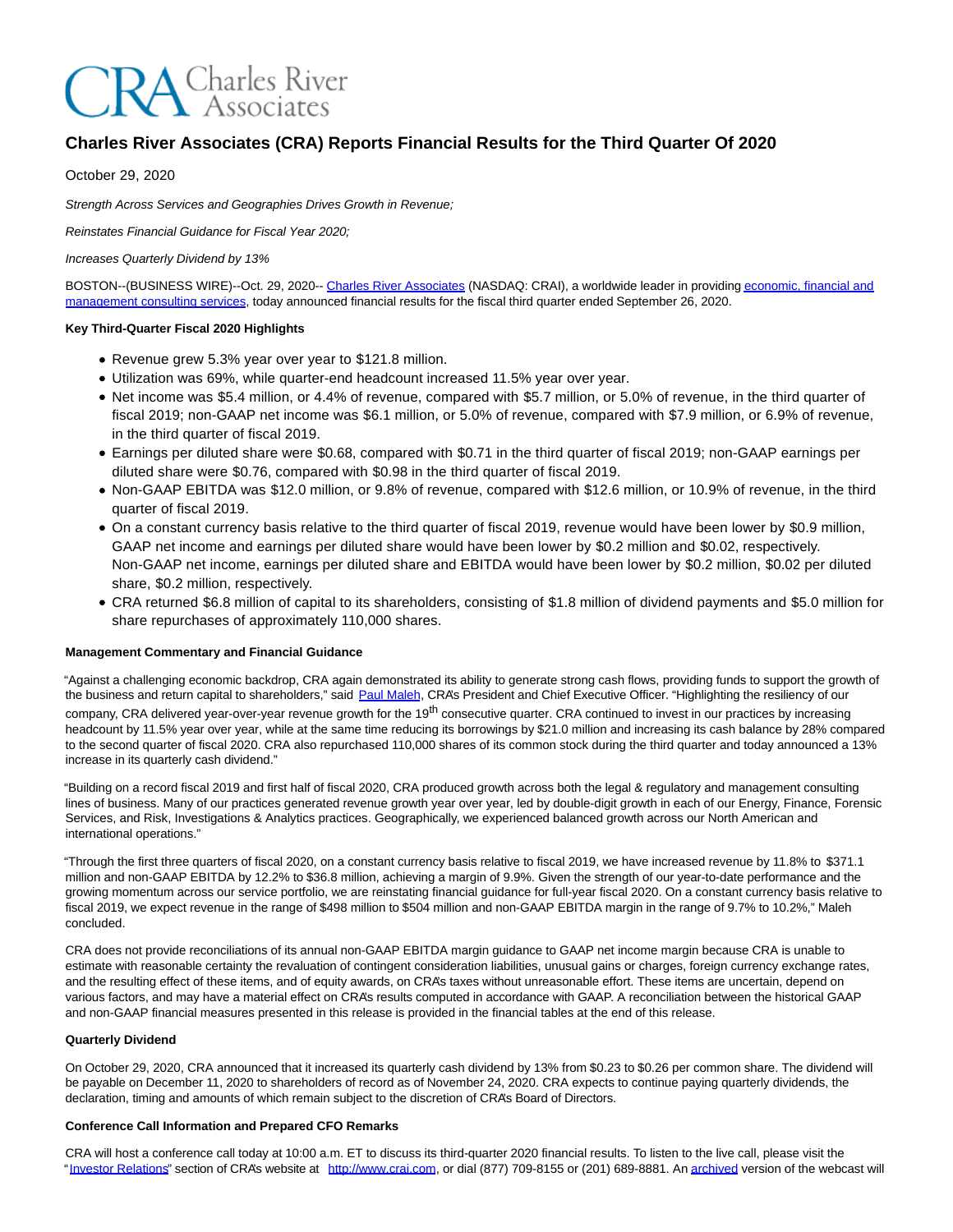be available on CRA's website for one year.

In combination with this press release, CRA has posted prepared remarks by its CFO Dan Mahoney under ["Conference Call Materials"](https://cts.businesswire.com/ct/CT?id=smartlink&url=https%3A%2F%2Fcrainternationalinc.gcs-web.com%2Ffinancial-information%2Fquarterly-results&esheet=52316345&newsitemid=20201029005649&lan=en-US&anchor=Conference+Call+Materials&index=7&md5=d7955efbc2ac2448eb794d8a48025338) in the " [Investor](https://cts.businesswire.com/ct/CT?id=smartlink&url=https%3A%2F%2Fcrainternationalinc.gcs-web.com%2Finvestor-overview&esheet=52316345&newsitemid=20201029005649&lan=en-US&anchor=Investor+Relations&index=8&md5=3d15badba0324c425c0c0e98550eac57) Relations" section on CRA's website at [http://www.crai.com.](https://cts.businesswire.com/ct/CT?id=smartlink&url=http%3A%2F%2Fwww.crai.com%2FDefault.aspx&esheet=52316345&newsitemid=20201029005649&lan=en-US&anchor=http%3A%2F%2Fwww.crai.com&index=9&md5=53a71b759145507a9851134c2c53757f) These remarks are offered to provide the investment community with additional background on CRA's financial results prior to the start of the conference call.

#### **About Charles River Associates (CRA)**

Charles River Associates® is a leading global consulting firm specializing i[n economic, financial, and management consulting services.](https://cts.businesswire.com/ct/CT?id=smartlink&url=http%3A%2F%2Fwww.crai.com%2F&esheet=52316345&newsitemid=20201029005649&lan=en-US&anchor=economic%2C+financial%2C+and+management+consulting+services&index=10&md5=ec0a141357188332386595a2677ab655) CRA advises clients on economic and financial matters pertaining to litigation and regulatory proceedings, and guides corporations through critical business strategy and performance-related issues. Since 1965, clients have engaged CRA for its unique combination of functional expertise and industry knowledge, and for its objective solutions to complex problems. Headquartered in Boston, CRA has offices throughout the world. Detailed information about Charles River Associates, a registered trade name of CRA International, Inc., is available a[t www.crai.com.](https://cts.businesswire.com/ct/CT?id=smartlink&url=http%3A%2F%2Fwww.crai.com&esheet=52316345&newsitemid=20201029005649&lan=en-US&anchor=www.crai.com&index=11&md5=35a7a82c7a96499f19f29a64f99e3aaa) Follow us o[n LinkedIn,](https://cts.businesswire.com/ct/CT?id=smartlink&url=https%3A%2F%2Fwww.linkedin.com%2Fcompany%2Fcharles-river-associates&esheet=52316345&newsitemid=20201029005649&lan=en-US&anchor=LinkedIn&index=12&md5=4fb5fabd280c07b6cbad869d7c695268) [Twitter,](https://cts.businesswire.com/ct/CT?id=smartlink&url=https%3A%2F%2Ftwitter.com%2FNews_CRA&esheet=52316345&newsitemid=20201029005649&lan=en-US&anchor=Twitter&index=13&md5=d4ddfc266506e12ee8fdca173632b670) and [Facebook.](https://cts.businesswire.com/ct/CT?id=smartlink&url=https%3A%2F%2Fwww.facebook.com%2FCharlesRiverAssociates&esheet=52316345&newsitemid=20201029005649&lan=en-US&anchor=Facebook&index=14&md5=43ea7ca7ac5540cef22bc98ac1ba3af9)

#### **NON-GAAP FINANCIAL MEASURES**

In this release, CRA has supplemented the presentation of its financial results calculated in accordance with U.S. generally accepted accounting principles or "GAAP" with financial measures that were not calculated in accordance with GAAP. CRA believes that the non-GAAP financial measures described in this press release are important to management and investors because these measures supplement the understanding of CRA's ongoing operating results and financial condition. In addition, these non-GAAP measures are used by CRA in its budgeting process, and the non-GAAP adjustments described below are made to the performance measures for some of CRA's performance-based compensation.

The adjustments made to the financial measures identified in this release as "non-GAAP" are as follows: for each of the periods presented, the adjustments exclude non-cash amounts relating to valuation changes in contingent consideration and related tax effects. This release also presents certain current fiscal period financial measures on a "constant currency" basis in order to isolate the effect that foreign currency exchange rate fluctuations can have on CRA's financial results. These constant currency measures are determined by recalculating the current fiscal period local currency financial measure using the specified corresponding prior fiscal period's foreign exchange rates. On a constant currency basis relative to the first three quarters of fiscal 2019, revenue would have been higher by \$0.2 million and EBITDA would have been higher by \$0.1 million. Finally, this release also presents the non-GAAP financial metric EBITDA.

All of the non-GAAP financial measures referred to above should be considered in conjunction with, and not as a substitute for, the GAAP financial information presented in this release. EBITDA and the financial measures identified in this release as "non-GAAP" are reconciled to their GAAP comparable measures in the financial tables appended to the end of this press release. In evaluating these non-GAAP financial measures, note that the non-GAAP financial measures used by CRA may be calculated differently from, and therefore may not be comparable to, similarly titled measures used by other companies.

#### **SAFE HARBOR STATEMENT**

Statements in this press release concerning our future business, operating results and financial condition, including those concerning guidance on future revenue and non-GAAP EBITDA margin, the impact of the COVID-19 pandemic, our ability to effectively provide our services remotely, the impact of exchange rate fluctuations on our financial results, our expectations regarding continued growth, our expectations regarding the payment of any future quarterly dividends and the level and extent of any purchases under our share repurchase program, and statements using the terms "outlook," "expect," or similar expressions, are "forward-looking" statements as defined in Section 21 of the Exchange Act. These statements are based upon our current expectations and various underlying assumptions. Although we believe there is a reasonable basis for these statements and assumptions, and these statements are expressed in good faith, these statements are subject to a number of additional factors and uncertainties. Our actual performance and results may differ materially from the performance and results contained in or implied by the forward-looking statements made herein, due to many important factors. These factors include, but are not limited to, the possibility that the demand for our services may decline as a result of changes in general and industry specific economic conditions; the timing of engagements for our services; the effects of competitive services and pricing; our ability to attract and retain key employee or non-employee experts; the inability to integrate and utilize existing consultants and personnel; the decline or reduction in project work or activity; global economic conditions including less stable political and economic environments; the extent and duration of the impact of the COVID-19 pandemic on our operations and results, including the effects on the financial health of our clients, and the impact of the imposition of public health measures and travel, health-related, business and other restrictions; foreign currency exchange rate fluctuations; unanticipated expenses and liabilities; risks inherent in international operations; changes in tax law or accounting standards, rules, and regulations; our ability to collect on forgivable loans should any become due; and professional and other legal liability or settlements. Additional risks and uncertainties are discussed in our periodic filings with the Securities and Exchange Commission under the heading "Risk Factors" (all of which risks may be amplified by the COVID-19 pandemic). The inclusion of such forward-looking information should not be regarded as our representation that the future events, plans, or expectations contemplated will be achieved. Except as may be required by law, we undertake no obligation to update any forward-looking statements after the date of this press release, and we do not intend to do so.

## **CRA INTERNATIONAL, INC. CONDENSED CONSOLIDATED STATEMENTS OF OPERATIONS FOR THE FISCAL QUARTERS AND FISCAL YEAR-TO-DATE PERIODS ENDED SEPTEMBER 26, 2020 COMPARED TO SEPTEMBER 28, 2019 (IN THOUSANDS, EXCEPT PER SHARE DATA)**

|          |                          | <b>Fiscal Quarter Ended</b> |                          |                        | <b>Fiscal Year-to-Date Period Ended</b> |                       |  |                          |                         |  |  |
|----------|--------------------------|-----------------------------|--------------------------|------------------------|-----------------------------------------|-----------------------|--|--------------------------|-------------------------|--|--|
|          | September<br>26.<br>2020 | As a %<br>Οt<br>Revenue     | September<br>28.<br>2019 | Asa%<br>ot.<br>Revenue | September<br>26.<br>2020                | Asa%<br>Οt<br>Revenue |  | September<br>28.<br>2019 | As a %<br>οt<br>Revenue |  |  |
| Revenues | 121.762                  | 100.0% \$                   | 115.686                  | 100.0% \$              | 370,951                                 | 100.0% \$             |  | 332.108                  | 100.0%                  |  |  |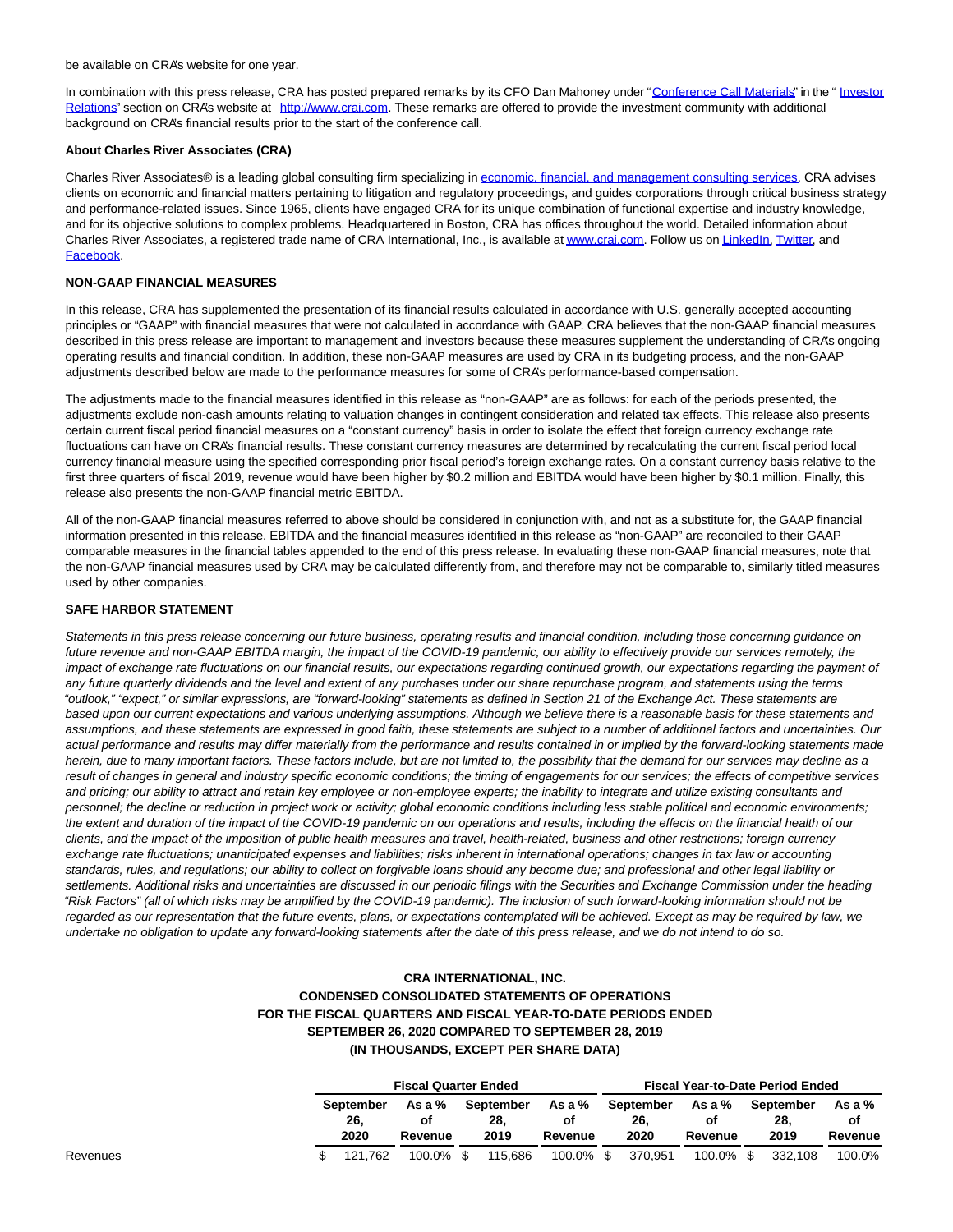| Cost of services (exclusive of depreciation<br>and amortization) | 88,304 | 72.5%   | 83,805 | 72.4%      | 269,462 | 72.6%      | 233,412 | 70.3%   |
|------------------------------------------------------------------|--------|---------|--------|------------|---------|------------|---------|---------|
| Selling, general and administrative                              |        |         |        |            |         |            |         |         |
| expenses                                                         | 22,194 | 18.2%   | 22,449 | 19.4%      | 67,742  | 18.3%      | 68,929  | 20.8%   |
| Depreciation and amortization                                    | 3,244  | 2.7%    | 2,527  | 2.2%       | 9,293   | 2.5%       | 7,696   | 2.3%    |
| Income from operations                                           | 8,020  | 6.6%    | 6,905  | 6.0%       | 24,454  | 6.6%       | 22,071  | 6.6%    |
| Interest expense, net                                            | (277)  | $-0.2%$ | (424)  | $-0.4%$    | (1,011) | $-0.3%$    | (954)   | $-0.3%$ |
| Foreign currency gains (losses), net                             | (217)  | $-0.2%$ | 210    | 0.2%       | 1,103   | 0.3%       | (379)   | $-0.1%$ |
| Income before provision for income taxes                         | 7,526  | 6.2%    | 6,691  | 5.8%       | 24,546  | 6.6%       | 20,738  | 6.2%    |
| Provision for income taxes                                       | 2,123  | 1.7%    | 952    | 0.8%       | 6,744   | 1.8%       | 4,754   | 1.4%    |
| Net income                                                       | 5,403  | 4.4% \$ | 5,739  | $5.0\%$ \$ | 17,802  | $4.8\%$ \$ | 15,984  | 4.8%    |
| Net income per share:                                            |        |         |        |            |         |            |         |         |
| Basic                                                            | 0.69   |         | 0.74   |            | 2.28    |            | 2.02    |         |
| <b>Diluted</b>                                                   | 0.68   |         | 0.71   |            | 2.23    |            | 1.94    |         |
| Weighted average number of shares<br>outstanding:                |        |         |        |            |         |            |         |         |
| Basic                                                            | 7,771  |         | 7,769  |            | 7,780   |            | 7,903   |         |
| <b>Diluted</b>                                                   | 7,934  |         | 8,050  |            | 7,964   |            | 8,205   |         |

## **CRA INTERNATIONAL, INC. RECONCILIATION OF NON-GAAP FINANCIAL MEASURES FOR THE FISCAL QUARTERS AND FISCAL YEAR-TO-DATE PERIODS ENDED SEPTEMBER 26, 2020 COMPARED TO SEPTEMBER 28, 2019 (IN THOUSANDS, EXCEPT PER SHARE DATA)**

|                                                          | <b>Fiscal Quarter Ended</b> |                          |                                  |  |                          | <b>Fiscal Year-to-Date Period Ended</b> |   |                          |                           |    |                          |                           |  |
|----------------------------------------------------------|-----------------------------|--------------------------|----------------------------------|--|--------------------------|-----------------------------------------|---|--------------------------|---------------------------|----|--------------------------|---------------------------|--|
|                                                          |                             | September<br>26,<br>2020 | As a $%$<br>οf<br><b>Revenue</b> |  | September<br>28,<br>2019 | As a $%$<br>οf<br>Revenue               |   | September<br>26,<br>2020 | As a $%$<br>of<br>Revenue |    | September<br>28,<br>2019 | As a $%$<br>of<br>Revenue |  |
| Revenues                                                 | S                           | 121,762                  | 100.0% \$                        |  | 115,686                  | 100.0% \$                               |   | 370,951                  | 100.0%                    | \$ | 332,108                  | 100.0%                    |  |
| Net income<br>Adjustments needed to reconcile GAAP net   | \$                          | 5,403                    | $4.4\%$ \$                       |  | 5,739                    | $5.0\%$ \$                              |   | 17,802                   | $4.8\%$ \$                |    | 15,984                   | 4.8%                      |  |
| income to non-GAAP net income:                           |                             |                          |                                  |  |                          |                                         |   |                          |                           |    |                          |                           |  |
| Non-cash valuation change in contingent<br>consideration |                             | 905                      | 0.7%                             |  | 3,001                    | 2.6%                                    |   | 1,901                    | 0.5%                      |    | 3,435                    | 1.0%                      |  |
| Tax effect on adjustments                                |                             | (238)                    | $-0.2%$                          |  | (815)                    | $-0.7%$                                 |   | (508)                    | $-0.1%$                   |    | (931)                    | $-0.3%$                   |  |
| Non-GAAP net income                                      | \$                          | 6,070                    | $5.0\%$ \$                       |  | 7,925                    | $6.9\%$ \$                              |   | 19,195                   | $5.2\%$ \$                |    | 18,488                   | 5.6%                      |  |
| Non-GAAP net income per share:                           |                             |                          |                                  |  |                          |                                         |   |                          |                           |    |                          |                           |  |
| Basic                                                    | S                           | 0.78                     |                                  |  | 1.02                     |                                         | S | 2.46                     |                           |    | 2.33                     |                           |  |
| <b>Diluted</b>                                           | S                           | 0.76                     |                                  |  | 0.98                     |                                         |   | 2.40                     |                           |    | 2.25                     |                           |  |
| Weighted average number of shares<br>outstanding:        |                             |                          |                                  |  |                          |                                         |   |                          |                           |    |                          |                           |  |
| Basic                                                    |                             | 7,771                    |                                  |  | 7,769                    |                                         |   | 7,780                    |                           |    | 7,903                    |                           |  |
| <b>Diluted</b>                                           |                             | 7,934                    |                                  |  | 8,050                    |                                         |   | 7,964                    |                           |    | 8,205                    |                           |  |

### **CRA INTERNATIONAL, INC. RECONCILIATION OF NON-GAAP FINANCIAL MEASURES FOR THE FISCAL QUARTERS AND FISCAL YEAR-TO-DATE PERIODS ENDED SEPTEMBER 26, 2020 COMPARED TO SEPTEMBER 28, 2019 (IN THOUSANDS)**

**Fiscal Quarter Ended Fiscal Year-to-Date Period Ended**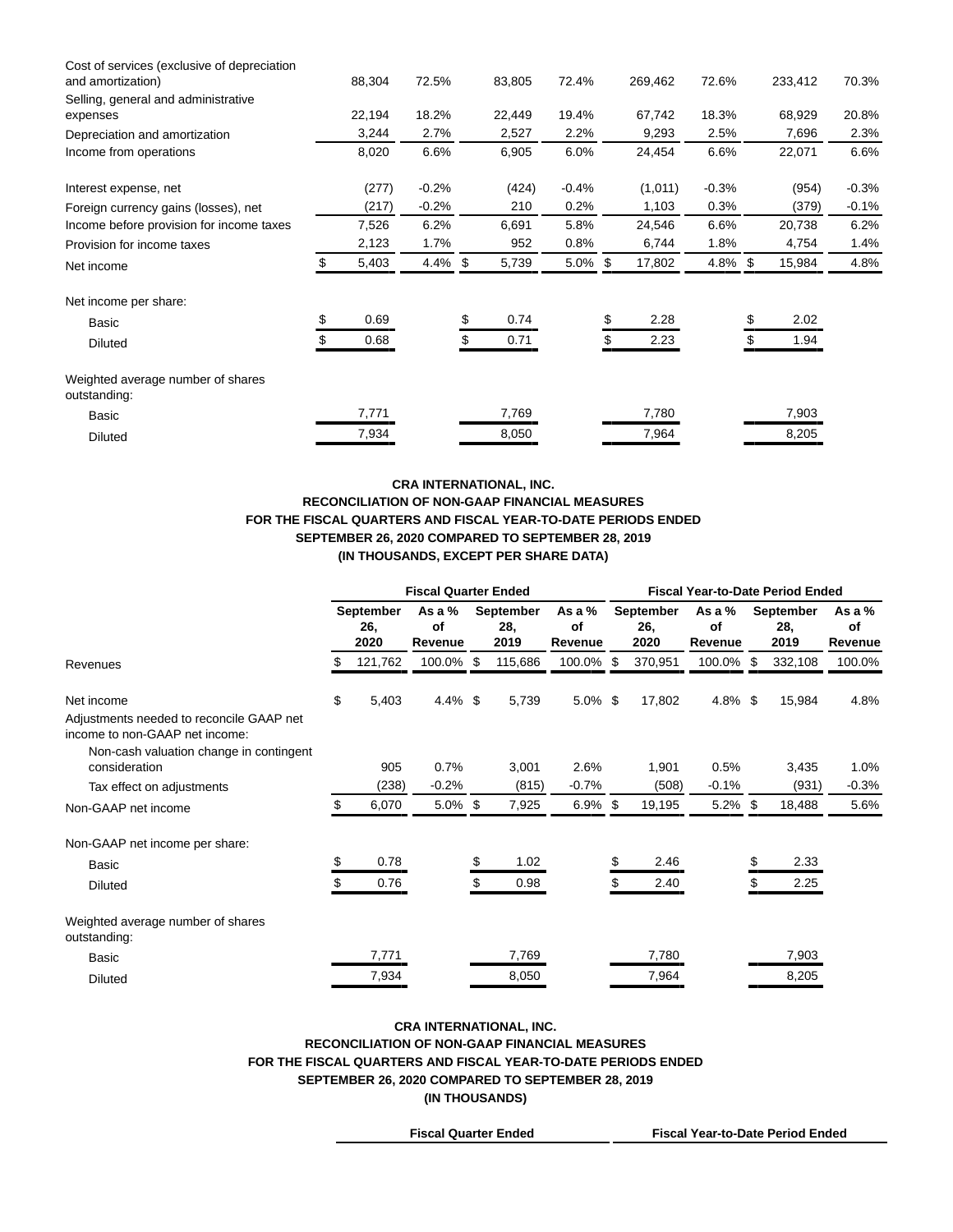|                                                                            |    | <b>September</b><br>26.<br>2020 | As a %<br>οf<br>Revenue | September<br>28,<br>2019 |         | As a $%$<br>оf<br>Revenue |  | September<br>26.<br>2020 | As a %<br>οf<br>Revenue |    | <b>September</b><br>28,<br>2019 | As a %<br>οf<br>Revenue |
|----------------------------------------------------------------------------|----|---------------------------------|-------------------------|--------------------------|---------|---------------------------|--|--------------------------|-------------------------|----|---------------------------------|-------------------------|
| Revenues                                                                   |    | 121,762                         | 100.0% \$               |                          | 115,686 | 100.0% \$                 |  | 370,951                  | 100.0%                  | \$ | 332,108                         | 100.0%                  |
| Net income                                                                 | \$ | 5,403                           | $4.4\%$ \$              |                          | 5,739   | $5.0\%$ \$                |  | 17,802                   | 4.8%                    | S  | 15,984                          | 4.8%                    |
| Adjustments needed to reconcile GAAP net<br>income to non-GAAP net income: |    |                                 |                         |                          |         |                           |  |                          |                         |    |                                 |                         |
| Non-cash valuation change in contingent<br>consideration                   |    | 905                             | 0.7%                    |                          | 3,001   | 2.6%                      |  | 1,901                    | 0.5%                    |    | 3,435                           | $1.0\%$                 |
| Tax effect on adjustments                                                  |    | (238)                           | $-0.2%$                 |                          | (815)   | $-0.7%$                   |  | (508)                    | $-0.1%$                 |    | (931)                           | $-0.3%$                 |
| Non-GAAP net income                                                        |    | 6,070                           | $5.0\%$ \$              |                          | 7,925   | $6.9\%$ \$                |  | 19,195                   | $5.2\%$ \$              |    | 18,488                          | 5.6%                    |
| Adjustments needed to reconcile non-GAAP net<br>income to non-GAAP EBITDA: |    |                                 |                         |                          |         |                           |  |                          |                         |    |                                 |                         |
| Interest expense, net                                                      |    | 277                             | 0.2%                    |                          | 424     | 0.4%                      |  | 1,011                    | 0.3%                    |    | 954                             | 0.3%                    |
| Provision for income taxes                                                 |    | 2,361                           | 1.9%                    |                          | 1,767   | 1.5%                      |  | 7,252                    | 2.0%                    |    | 5,685                           | $1.7\%$                 |
| Depreciation and amortization                                              |    | 3,244                           | 2.7%                    |                          | 2,527   | 2.2%                      |  | 9,293                    | 2.5%                    |    | 7,696                           | 2.3%                    |
| Non-GAAP EBITDA                                                            |    | 11.952                          | $9.8\%$                 | S                        | 12,643  | $10.9\%$ \$               |  | 36.751                   | 9.9%                    | \$ | 32,823                          | 9.9%                    |

## **CRA INTERNATIONAL, INC. CONDENSED CONSOLIDATED BALANCE SHEETS (IN THOUSANDS)**

|                                                | September 26, December 28,<br>2020 | 2019          |
|------------------------------------------------|------------------------------------|---------------|
| <b>Assets</b>                                  |                                    |               |
| Cash and cash equivalents                      | \$<br>24,108 \$                    | 25,639        |
| Accounts receivable and unbilled services, net | 157,684                            | 144,410       |
| Other current assets                           | 14,869                             | 14,028        |
| <b>Total current assets</b>                    | 196,661                            | 184,077       |
| Property and equipment, net                    | 64,886                             | 61,295        |
| Goodwill and intangible assets, net            | 93,739                             | 94,980        |
| Right-of-use assets                            | 123,390                            | 130,173       |
| Other assets                                   | 71,501                             | 62,718        |
| <b>Total assets</b>                            | \$<br>550,177 \$                   | 533,243       |
| <b>Liabilities and Shareholders' Equity</b>    |                                    |               |
| Accounts payable                               | \$<br>16,574 \$                    | 26,069        |
| Accrued expenses                               | 103,952                            | 121,301       |
| Current portion of lease liabilities           | 14,551                             | 12,847        |
| Revolving line of credit                       | 38,000                             |               |
| Other current liabilities                      | 24,105                             | 11,193        |
| <b>Total current liabilities</b>               | 197,182                            | 171,410       |
| Non-current portion of lease liabilities       | 141,331                            | 146,551       |
| Other non-current liabilities                  | 7,269                              | 17,531        |
| <b>Total liabilities</b>                       | 345,782                            | 335,492       |
| Total shareholders' equity                     | 204,395                            | 197,751       |
| Total liabilities and shareholders' equity     | \$<br>550,177                      | \$<br>533,243 |

## **CRA INTERNATIONAL, INC. CONDENSED CONSOLIDATED STATEMENTS OF CASH FLOWS (IN THOUSANDS)**